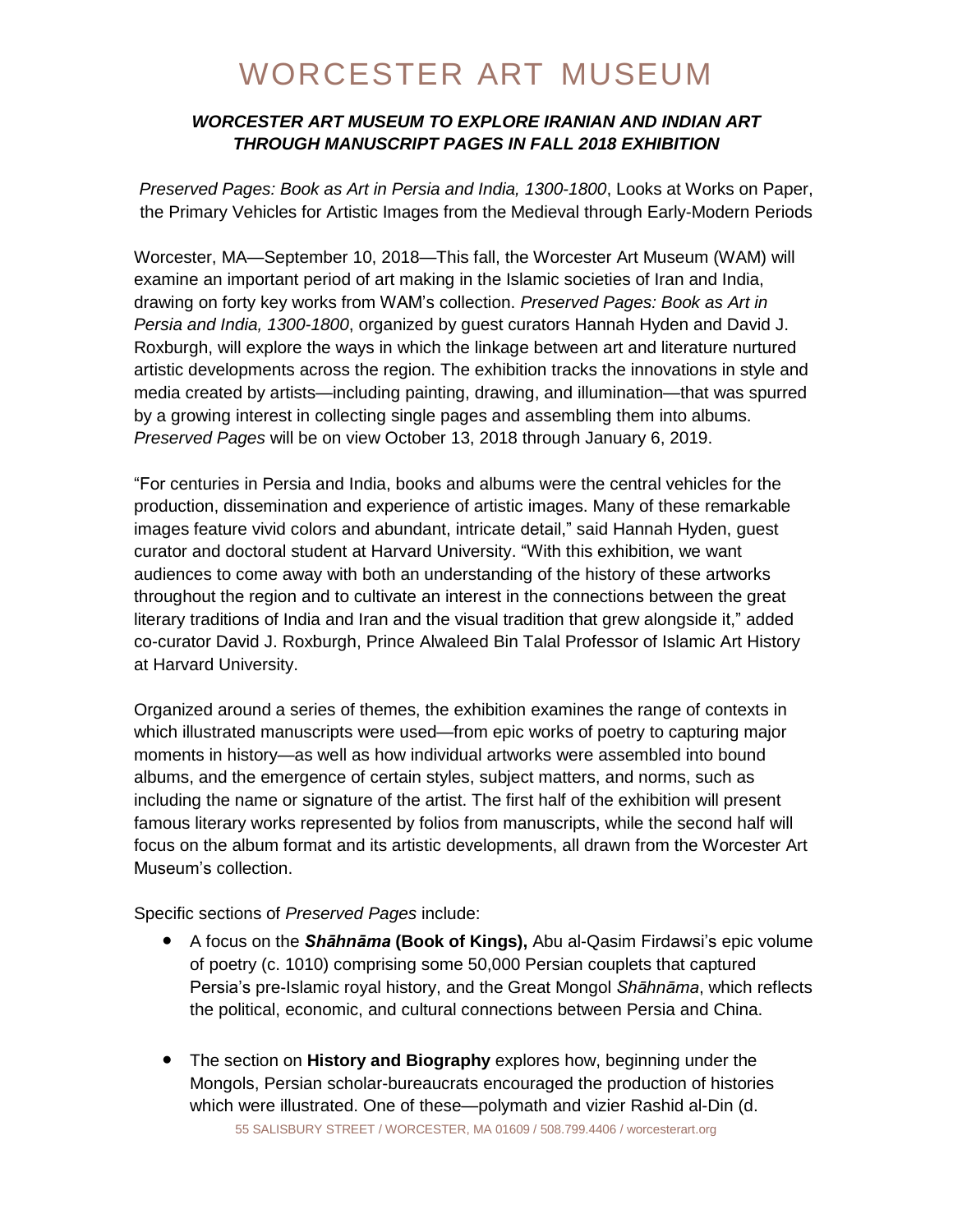1318)—composed a world history from the view of the Mongols, from prophets and patriarchs such as Adam and Muhammad through to the Islamic Abbasid dynasty (r. 750-1258). Rashid al-Din's further innovation was to support the production of luxurious copies of his book and to have them distributed to major centers of learning. This process supported the dissemination of Persian history, while also nurturing the art of making such illustrated texts, which became a desirable means of embodying dynastic success.

- In **The Album: The Art of Assembly**, the exhibition explores the complex process of creating codex-format collections composed of various art forms including calligraphy, painting, and drawing. Emerging in the 1400s in Iran, the concept of binding together individual, standalone artworks subsequently spread throughout the Islamic lands to Central Asia, India, and Turkey (Anatolia) and also grew in complexity, as did the specialized skills needed to prepare the artworks for mounting in albums. Moreover, this section explores how, as the demand for albums grew, aspects of artistic production changed: calligraphers and artists started to make works speculatively with the idea that their art would be purchased, collected, and subsequently made up into albums.
- Examples of such changes in artistic production are further explored in **Naming the Artist**: the practice of artists signing their paintings and drawings, beginning in the 1500s, and the subsequent impact on encouraging more individualized artistic styles. As a wider variety of arts' patrons from different classes and professions began to emerge, artists saw greater opportunities in making single-sheet artworks for sale. And as the idea of collecting such single-sheet works grew in popularity, so did the desire for more individualism in artistic expression.
- The final section looks at **Women at Court**. Powerful matriarchs were the norm within the Indian Mughal tradition, and women exercised great power from within the harem, often as avid patrons of the arts. At the same time, the imperial harem was also the setting for important ceremonies from royal marriages to funerals, as well as many religious festivals. In examining the depictions of women in this section, the exhibition connects the ideas within the art—often conceived by the male elites, and executed by male artists—with the tastes and topics of interest to India's powerful female patrons.

"The Worcester Art Museum is fortunate to have an art collection of the Islamic world with great strengths in illustrated manuscripts and album pages," said Vivian Li, Associate Curator of Asian Art and Global Contemporary Art. "Because these works are sensitive to light, they are rarely on view—so it is a great pleasure to be able to present them publicly together, in a show that explores many of the themes that are central to understanding the art and the history behind each object. We are grateful to Hannah Hyden and David Roxburgh for their creative development of this exhibition."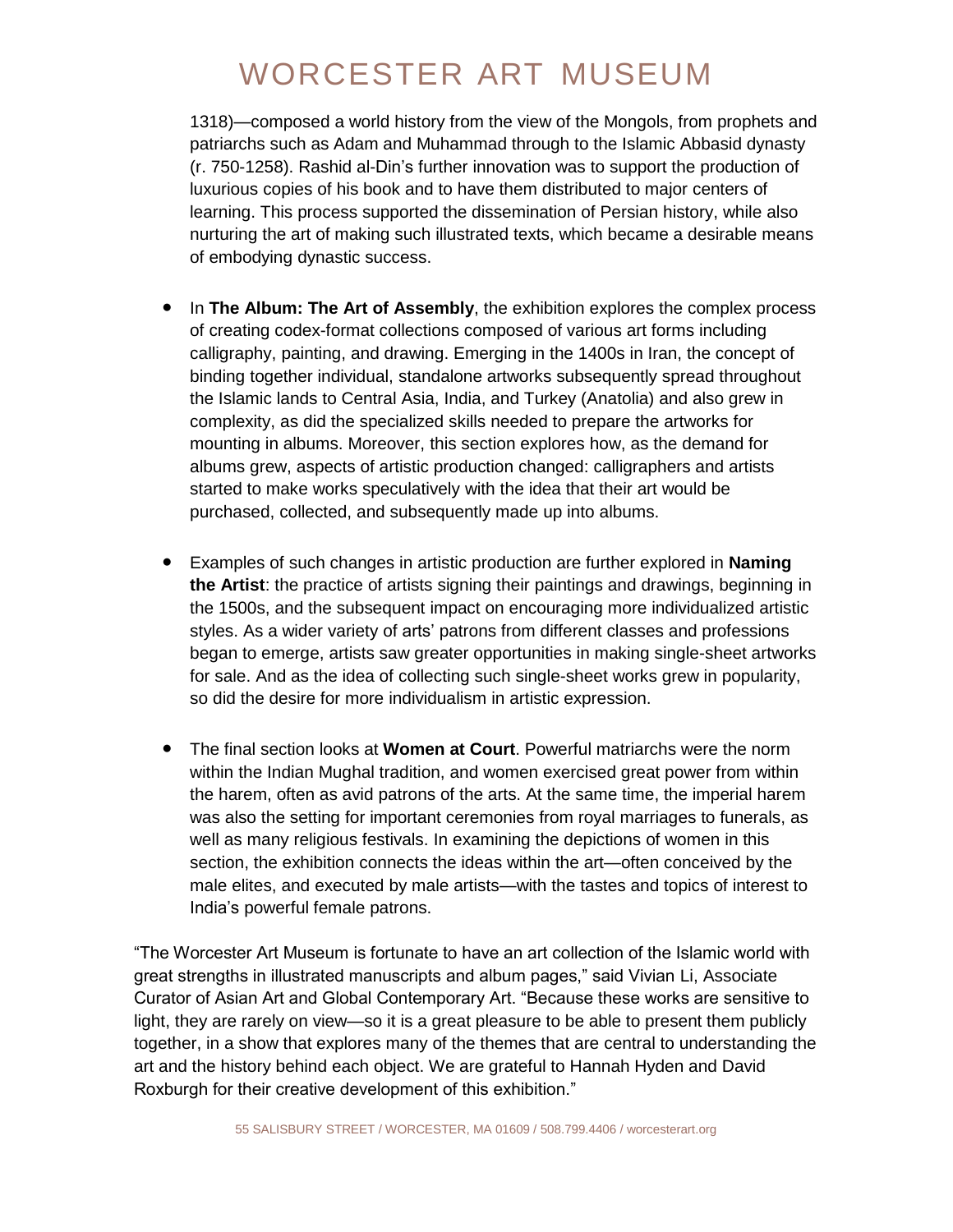#### **Related Event**

#### **Third Thursday Master Series Art Talk**

On Thursday, November 15 at 6pm, David J. Roxburgh, Prince Alwaleed Bin Talal Professor of Islamic Art History at Harvard University, will present a lecture, titled "Illustrating Epic Poetry and History in Persian Manuscripts from the Mongols to the Timurids." A reception with cash bar and live music will follow. The event is free with Museum admission.

#### **About the Curators**

Since 2007, **David J. Roxburgh** has held the post of Prince Alwaleed Bin Talal Professor of Islamic Art History at Harvard University, where he has been teaching since 1996. A native of Scotland, he attended Edinburgh University and Edinburgh College of Art, graduating with an M.A. with Honors in Fine Art, a degree that combined history of art with studio practice. He started his doctoral work at the University of Pennsylvania, completing his Ph.D. as a fellow at the Smithsonian Institution and Center for Advanced Study in the Visual Arts, National Gallery of Art. Roxburgh's books include *Prefacing the Image: The Writing of Art History in Sixteenth-Century Iran* (Leiden, 2001) and *The Persian Album, 1400-1600: From Dispersal to Collection* (New Haven, 2005). He has also worked as a curator on the exhibitions *Turks: A Journey of A Thousand Years* (London, Royal Academy of Art, 2005), *Traces of the Calligrapher: Islamic Calligraphy in Practice, c. 1600-1900* (Houston, Museum of Fine Arts, 2007), and *Technologies of the Image: Art in 19th -Century Iran* (Cambridge and New Haven, Harvard University Art Museums and Yale University Press, 2017).

**Hannah Hyden** is a third-year Ph.D. student in the History of Art and Architecture Department at Harvard University. She focuses on sixteenth and seventeenth-century Persianate arts of the book. She received her B.A. with Distinction in Liberal Studies and Spanish from Sonoma State University and an M.A. with Honors in Islamic and Middle Eastern Studies from the Hebrew University, Jerusalem. She also completed her M.A. in History of Art at the Courtauld Institute of Art in the Special Option of Persian Painting and Transcultural Visuality. During her time at the Courtauld, she served as an Iran Heritage Foundation Research Assistant and Courtauld Scholar.

#### **About the Worcester Art Museum**

Founded in 1896, the Worcester Art Museum's encyclopedic 38,000 piece collection covers 51 centuries of art. Highlights include the Medieval Chapter House, Renaissance Court, and Worcester Hunt Mosaic, as well as the recently integrated John Woodman Higgins Armory collection of arms and armor. The Museum is internationally known for its collection of European and American art. It was the first in America to acquire paintings by Monet and Gauguin and one of the first to exhibit photography as fine art. As the one of the first U.S. museums to focus on collaborating with local schools, it has been at the forefront of engaging audiences and giving them a meaningful and personal experience for over a century.